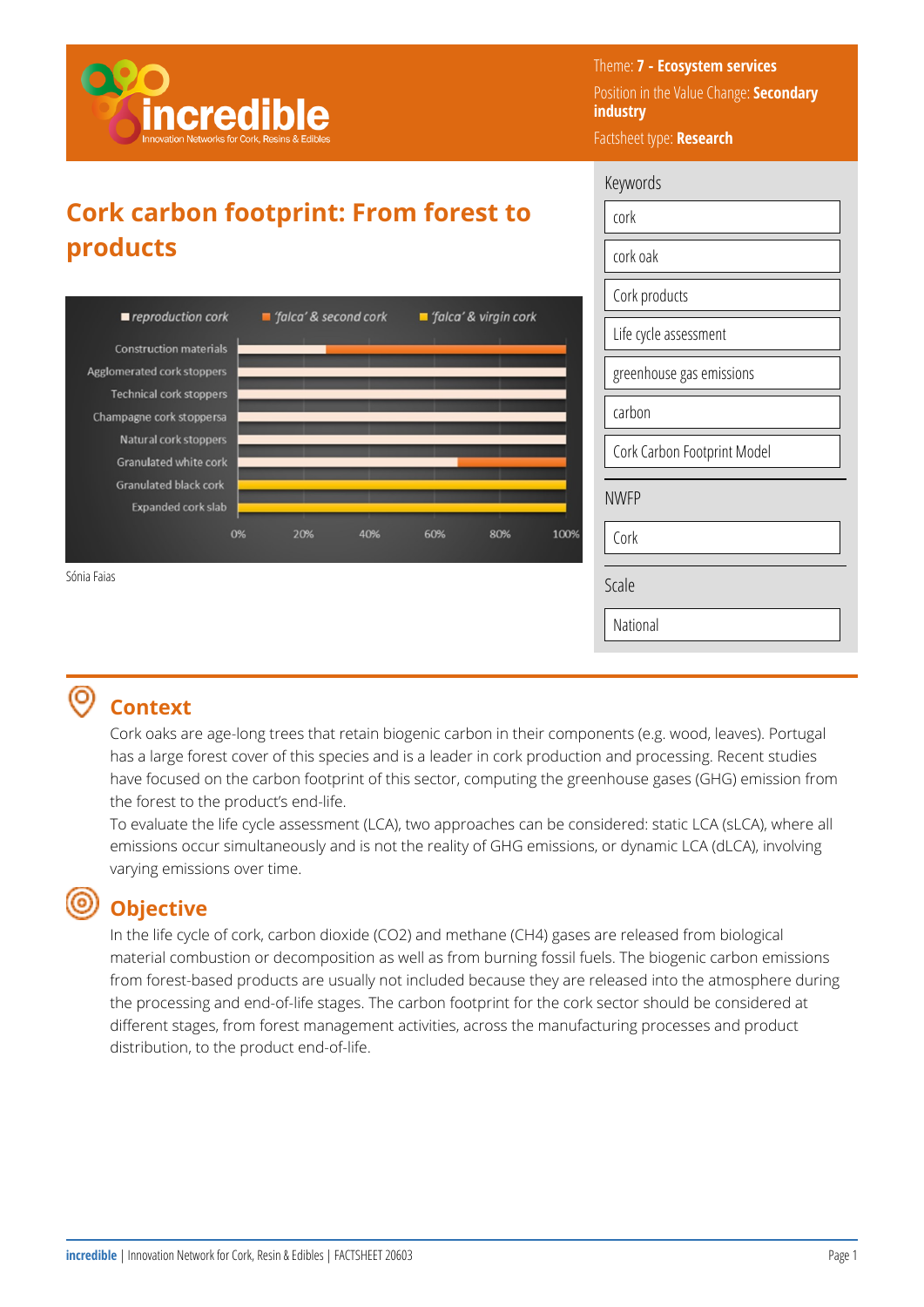# **Results**



The Cork Carbon Footprint Model (CCFM), developed for the Portuguese cork sector, indicated that this sector is a carbon sink. It considers the listed products in Figure 1 that represent 92% of the total cork products produced in Portugal, while the remaining are mainly decorative or fashion products. Figure 2 shows that carbon retained by the forest is greater than the GHG emissions of the whole sector, including biogenic carbon. Also, it shows the hotspots in the manufacturing of mainly agglomerated products as resins are mixed with cork granules during production.

Cork oak forests and cork products as a carbon sink have the potential to mitigate carbon emission in the atmosphere.

### **Recommendations**

The CCFM allows to select the following:

- The cork type used as raw material and its respective quantity;
- The distances in-between the different stages;
- The product end-of-life destination, which may be recycling, incineration or landfilling.

Including the biogenic carbon and considering a longer horizon influences the cork carbon footprint (CCF). When excluding biogenic carbon, the sLCA presents greater CF, while dLCA presents smaller CF for the 100 years horizon, and the opposite occurs for the 20 years horizon. The carbon in cork products can be permanently stored in landfill facilities since only a small part is

released into the atmosphere due to the anaerobic conditions prevailing in landfills.

#### **Impacts and weaknesses**

For the CCFM, assumptions were made to simplify the study due to the lack of knowledge, mainly:

- At the forest stage, with the exclusion of soil carbon and dead organic matter pools;
- Due to the assumption of distribution at the national level;
- Due to the usage of constant factors for the GHG emissions at the end-of-life of the products.

Other analyses indicate that the total CFC depends on the approach and time horizon considered. The application of the approach dLCA is more time consuming and complex.

#### **Future developments**

Improvement of the CCFM may be facilitated by adding soil and dead organic matter carbon pools to the cork forest model that is currently included. Also, in order to make the model sensitive to climate change scenarios, a hybrid forest model (empirical + process based) should be considered for forest growth. Future work will focus on the application of the CCFM considering forest growth and production simulations that represent distinct productivity areas.